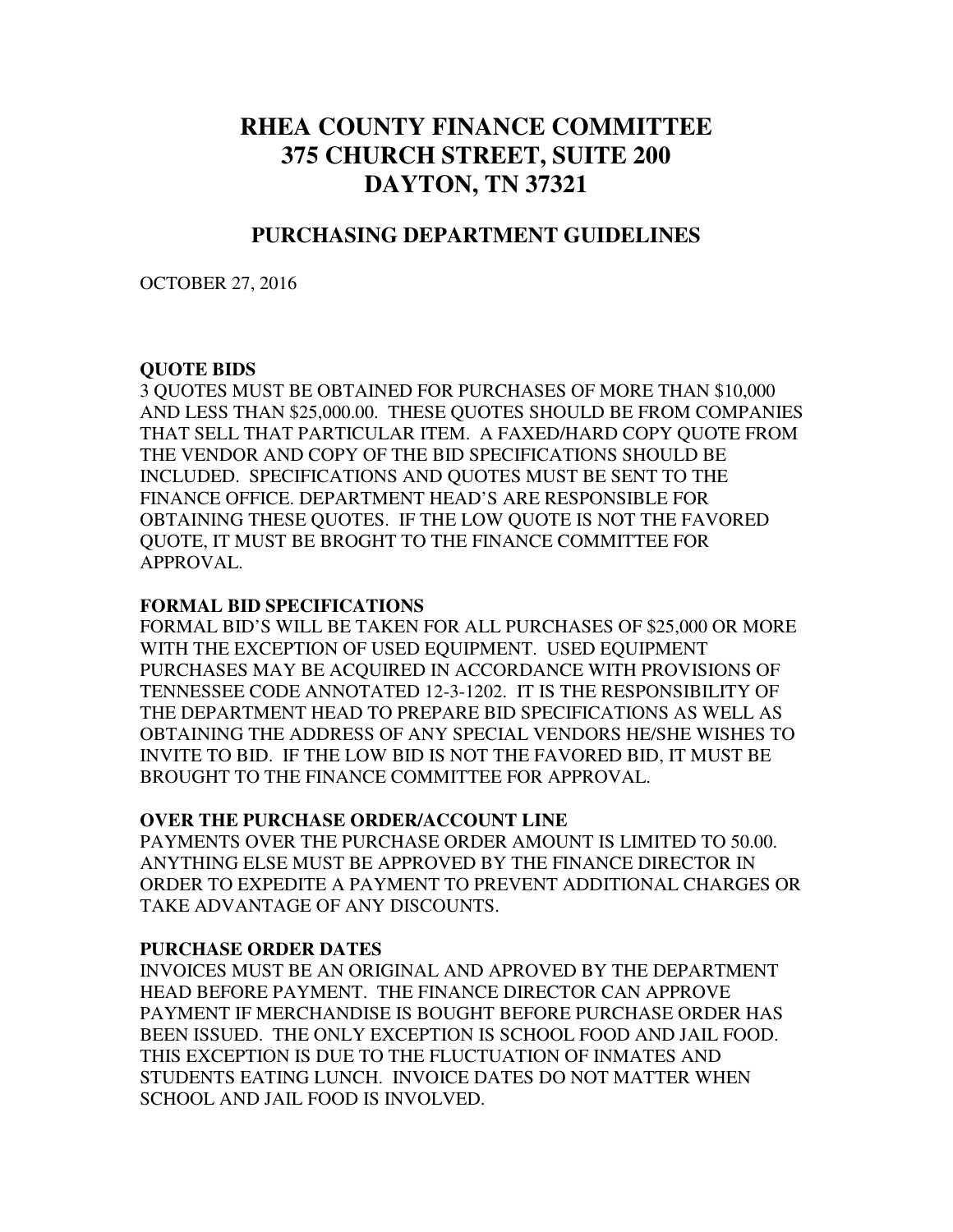#### **EMERGENCY PURCHASE ORDERS**

YOU MUST HAVE PURCHASE ORDER IN HAND OR THE PURCHASE ORDER NUMBER BEFORE ORDERING.

#### **INVOICE CUT OFFS**

THE CUT OFF FOR SUBMISSION OF PAYMENT IS **3:30 P.M.** ON **MONDAY.**  THE INVOICES MUST BE TURNED IN TO THE ACCOUNTS PAYAPLE CLERK. ANY INVOICES RECEIVED AFTER THE CUT OFF TIME WILL BE PROCESSED FOR THE NEXT WEEK'S CHECK RUN. IN THE EVENT THAT THE COUNTY OFFICES ARE CLOSED FOR A MONDAY HOLIDAY INVOICES MUST BE TURNED IN ON THE **FRIDAY** BEFORE. ALL INVOICES MUST BE ORIGINALS PER AUDIT GUIDELINES. FAXED COPIES WILL BE ALLOWED, AS LONG AS, THE ORIGINAL FOLLOWS. EMAILED INVOICES WILL BE ACCEPTED. DEPARTMENT HEADS MUST SIGN INVOICES FOR PAYMENT APPROVAL. IF YOU HAVE A CHECK AND WOULD LIKE TO PICK UP A CHECK INSTEAD OF HAVING IT MAILED, IT IS YOUR RESPONSIBILITY TO INFORM THE ACCOUNTS PAYABLE CLERK. ANY CHECKS WILL NOT BE READY UNTIL THURSDAY AFTERNOON.

## **GRATUITY**

GRATUITY WILL NOT BE REIMBURSED FOR MEALS WHEN TRAVELING. THE EXCEPTION TO THIS RULE BEING THE ESTABLISHMENT AUTOMATICALLY ADDS THE GRATUITY TO THE CHECK.

## **PERMISSION/APPROVAL**

THE FINANCE DIRECTOR'S SIGNATURE IS REQUIRED FOR ALL COUNTY AND SCHOOL PURCHASE ORDERS. THE SCHOOL SUPERINTENDENT'S APPROVAL IS NOT NEEDED FOR PURCHASE ORDERS, HOWEVER, HE CAN APPROVE ANY PURCHASES OVER THE PURCHASE ORDERS' ORIGINAL AMOUNT.

## **REQUISITIONS**

ALL REQUISITIONS MUST BE EMAILED, FAXED OR HAND DELIVERED. REQUISITIONS MUST BE COMPLETED IN THEIR ENTIRETY, WITH THE ACCOUNT LINE YOU WISH TO PURCHASE ITEMS OUT OF. ACCOUNT BALANCE REPORTS ARE GIVEN TO EACH DEPARTMENT MONTHLY, WEEKLY IF REQUESTED. WHEN SENDING IN A PURCHASE REQUISITION IF YOU WOULD LIKE TO HAVE A CHECK RAN WITHIN THE SAME WEEK OF THE PURCHASE ORDER IT IS THE RESPONSIBILITY OF THE DEPARTMENT HEAD TO INFROM THE ACCOUNTS PAYABLE CLERK. IF YOU DO NOT WANT THE CHECK MAILED OUT IT IS ALSO THE RESPONSIBILITY OF THE DEPARTMENT HEAD TO INFORM THE ACCOUNTS PAYABLE CLERK IN ADVANCE.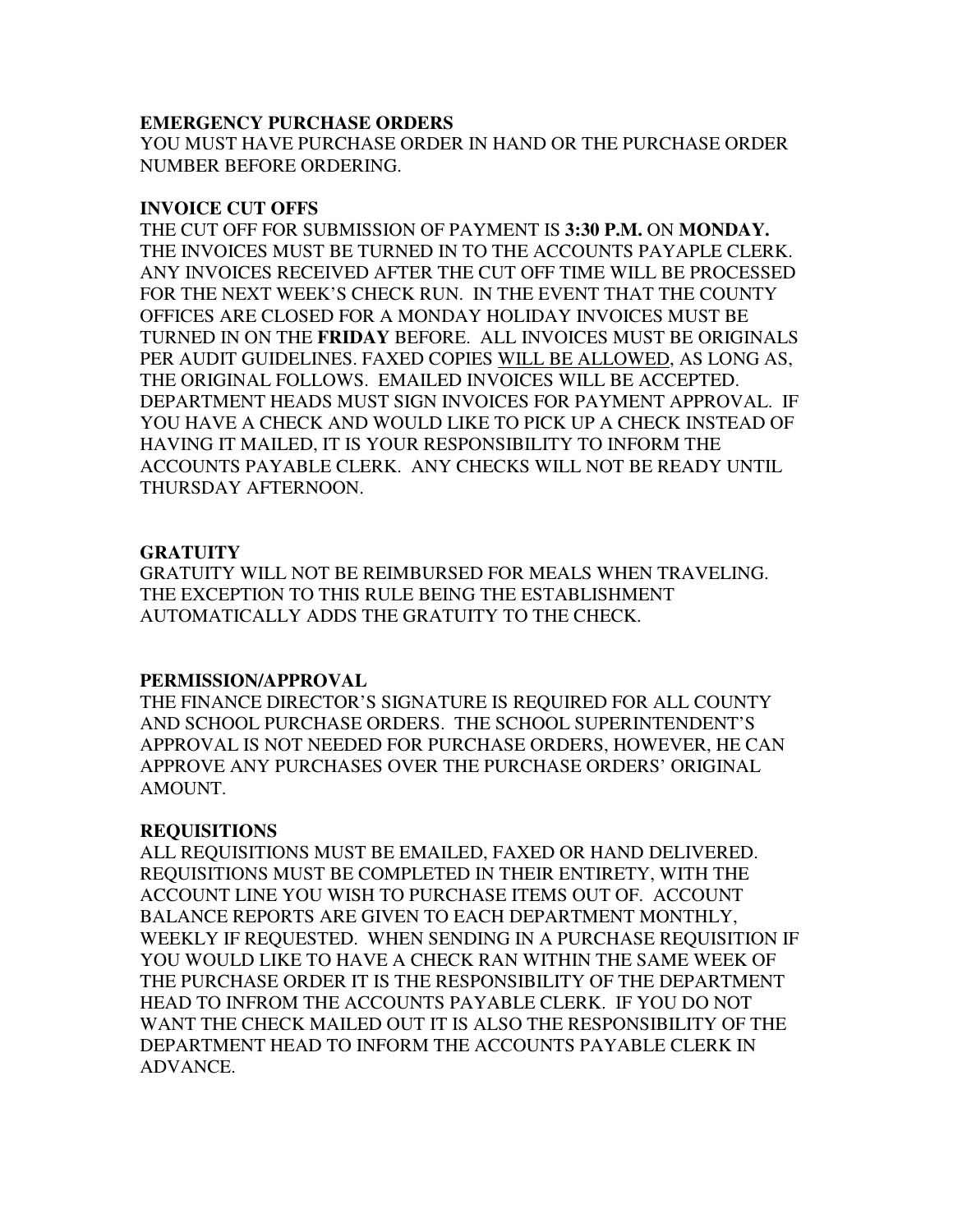#### **INVENTORY**

IT IS THE DEPARTMENT HEADS' RESPONSIBILITY TO NOTIFY THE INVENTORY CLERK IN WRITING OF ANY ADDITIONS/DELETIONS IN THEIR INVENTORY. ANY ITEM SURPLUSED OR BROKEN MUST HAVE THE INVENTORY STICKER REMOVED AND ATTACHED TO A SHEET OF PAPER AND SENT TO THE INVENTORY CLERK IN FINANCE DEPARTMENT. IF YOU CANNOT REMOVE THE TAG WRITE DOWN NUMBER, THE SERIAL NUMBER, ITEMS DESCRIPTION, AND SEND TO INVENTORY CLERK. ITEMS MOVED FROM ONE LOCATION TO ANOTHER MUST ALSO BE GIVEN TO THE INVENTORY CLERK ALONG WITH TAG NUMBER, SERIAL NUMBER AND NEW LOACTION/OFFICE. DO NOT REMOVE THE INVENTORY TAG IF MOVING FROM ONE LOCATION TO ANOTHER.

## **INVENTORYGUIDLINES**

INVENTORY GUIDLINES ARE DEFINED AS ANY ITEM ABOVE 300.00 AND/OR ELECTRONICS WITH THE AXCEPTION OF 4 DRAWER FILING CABINETS, AS WELL AS, SOME DESKS. KEYBOARDS, MOUSE AND 2 DRAWER FILING CABINETS, SCHOOL DESKS AND CHAIRS WILL NOT BE COUNTED AS INVENTORY.

## **FIXED ASSETS/ACCOUNTS PAYABLE**

FIXED ASSET GUIDELINES ARE DEFINED AS "ANYTHING" OVER \$10,000. THIS CAN INCLUDE ANYTHING ONE ITEM PURCHASED SUCH AS FURNITURE, FIXTURES, EQUIPMENT, LAND, MACHINERY OR VEHICLES. ALSO TO BE COUNTED ARE SEVERAL PURCHASES ADDED TOGETHER FOR THE CONSTRUCTION OF ONE PROJECT, SUCH AS BUILDINGS, ROADS, BRIDGES. IT IS THE DEPARTMENT HEADS' RESPONSIBILITY TO NOTIFY THE ACCOUNTS PAYABLE CLERK OF ANY PURCHASES, CHANGES OR ADDITIONS TO FIXED ASSETS. IT IS THE RESPONSIBILITY OF THE DEPARTMENT HEAD TO MAKE THE FIXED ACCOUNTS PAYABLE CLERK AWARE OF ANY AND ALL COSTS OF A CONSTRUCTION IN PROGRESS.

## **ASSET CLASSIFICATIONS FOR FURNITURE, FIXTURES & EQUIPMENT**

LAND – THE COST OF LAND SHOULD INCLUDE, IN ADDISTION TO THE ACQUISITION COSTS, ANCILLARY COSTS SUCH AS LEGAL AND TITLE FEES, UNPAID TAXES ASSUMED, SURVEYING AND RECORDING FEES, APPRAISAL AND NEGOTIATION FEES, EASEMENT, DAMAGE PAYMENTS, SITE PREPARATION COSTS (CLEARING, FILLING AND LEVELING) AND ANY DEMOLITION OF UNWANTED STRUCTURES

FIXED EQUIPMENT – IS GENERALLY A CONFIGURATION REQUIRING CONTRACTOR INSTALLATION (SUCH AS WALK IN FREEZERS, HEATING AND AIR SYSTMENS, BOILERS, SPEACIALIZED FLOORING, FOOD LINES, ETC) INSTALLATION OFTEN INCLUDES CHARGES FOR VARIOUS PERMANENT SERVICE CONNECTIONS, ASSMEBLY, SITE PREPARATIONS AND OTHER MISCELLANEOUS TYPES OF LABOR. THESE ASSOCIATED INSTALLATION COSTS ARE INCLUDED IN THE CAPITALIZED COST OF NEWLY ACQUIRED FIXED EQUIPMENT. EQUIPMENT ITEMS THAT ARE EITHER BUILT IN OR LARGELY IMMOBILE BUT DO NOT LOSE THEIR